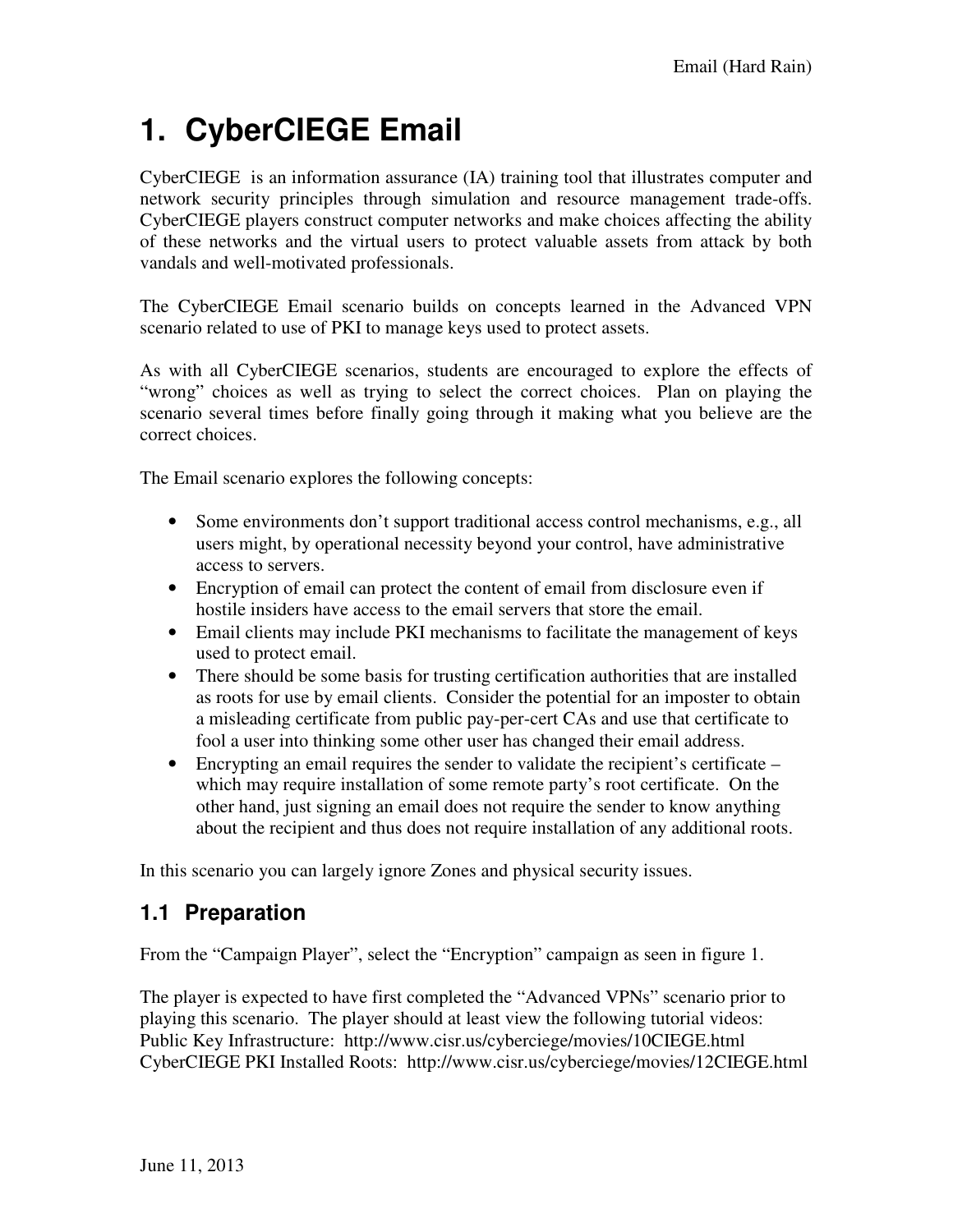| €                                         |                    |
|-------------------------------------------|--------------------|
| <b>Help Advanced</b>                      |                    |
|                                           |                    |
|                                           |                    |
|                                           |                    |
|                                           |                    |
|                                           | m                  |
|                                           |                    |
| Can you keep the network alive?           |                    |
|                                           |                    |
|                                           |                    |
|                                           |                    |
|                                           |                    |
|                                           |                    |
|                                           |                    |
| <b>Encryption</b><br>Campaign:            | Change             |
| <b>Scenarios</b>                          | <b>Saved Games</b> |
| <b>Link Encryptors</b>                    | New Game           |
| <b>Encryption Key Types</b>               |                    |
| <b>Introductory VPNs</b><br>Advanced VPNs |                    |
| <b>Hard Rain</b>                          |                    |
| R                                         |                    |
|                                           | <b>VIEW LOG</b>    |
|                                           |                    |
| <b>PLAY</b>                               |                    |
|                                           | <b>CLOSE</b>       |
|                                           |                    |

**Figure 1: Select Hard Rain and Click Play** 

Select the "Hard Rain" scenario from the scenario list. Then click the "Play" button.

Read the briefing and the objectives screens, and explore the encyclopedia (via the "F1" key). From the Cryptography entry in the "Tutorials and Movies" content page of the online help, view the "Public Key Infrastructure" movie. Also watch the CyberCIEGE PKI Installed Roots video. As you play the scenario, remember you can save the game at any time and come back to that state later. Also, the game automatically saves your state at each transition to a new phase.

## **1.2 Play**

This scenario includes some multiple choice questions. Some of these are marked as "quizzes" and you should attempt to answer those correctly the first time. Other multiple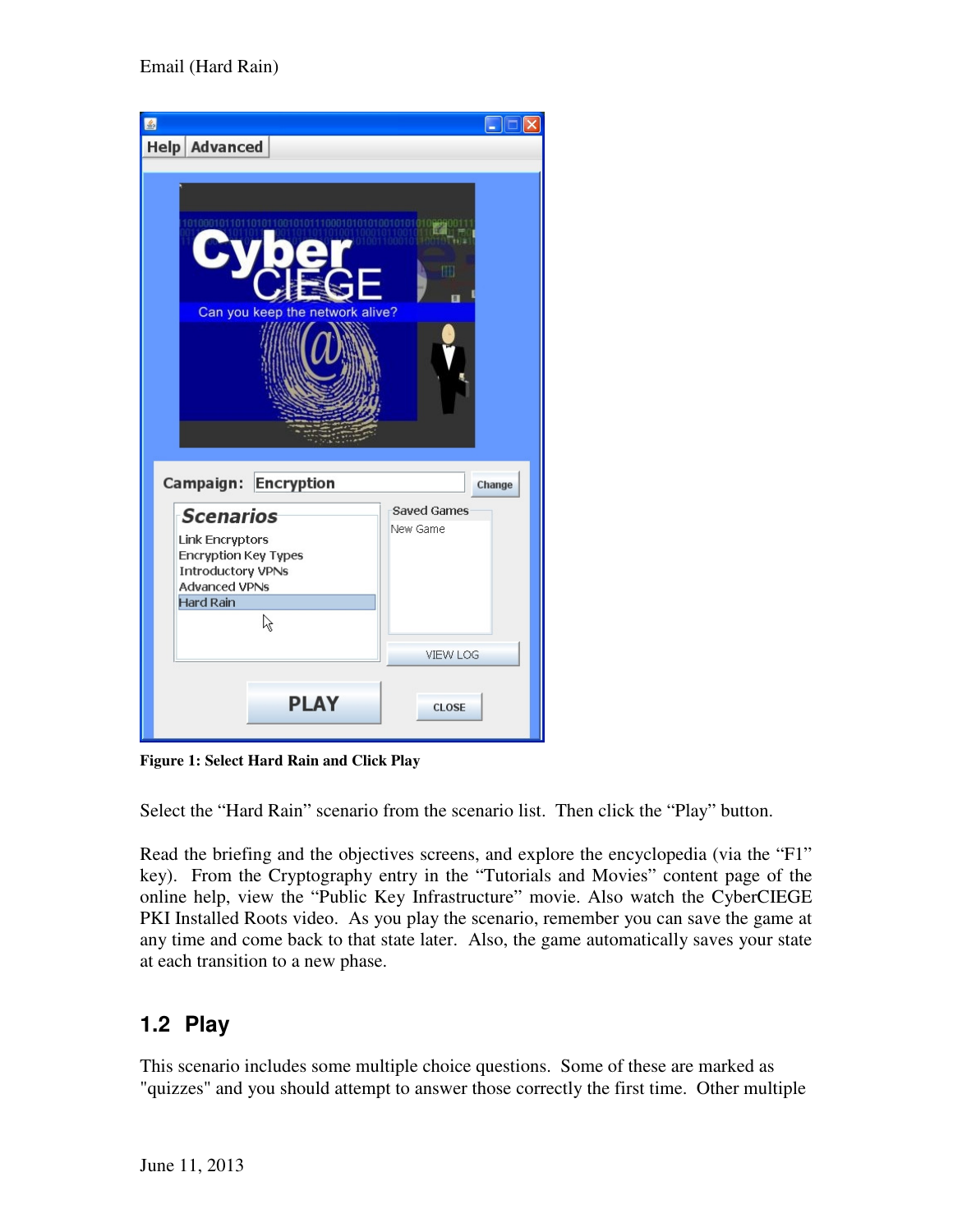choice questions are marked as "what is your thinking here?", and are intended to help guide you. Answers to those questions are not recorded as quiz answers, so feel free to experiment with different answers.

#### **1.2.1 Phase 1 – Secure email exchange**

- Read the briefing in the GAME tab and check your objectives in the OBJECTIVES tab.
- Find desks for Otto and Debbie, use the Buy button (lower right of the OFFICE screen) to purchase workstations for them, and then drag-and-drop Otto and Debbie to their desks. (Use the <Tab> key to find a user, click on the user and hold down the mouse button and use  $\langle \text{Tab}\rangle$  to find a desired location to drop the user.) Then use the NETWORK screen to connect the two new workstations to the LAN.
- Start the simulation by pressing the play button (or the space bar). What happens and why? Follow the instructions to press F1 to learn about email encryption.
- Right-click on Otto and Debbie's computers and select "Applications" / "Configure email application" to configure their email clients. Initially try using the Veriscream CA to issue certificates and add that CA as an "installed root" in the two user's email clients.
- Run the simulation. Note what happens. Buy your own CA and use the  $\langle \text{Tab}\rangle$ key to find the computer rack into which to place the CA. Reconfigure the two email clients to use your new CA and remove the Veriscream CA from your installed roots – you no longer trust email certificates coming from that CA!
- Note how you now are short of IT staff? You need people to issue the certificates and manage the installed roots. Use the IT STAFF button in the lower right of the OFFICE screen to hire someone.
- Run until you informed you've reached the next phase.

#### **1.2.2 Phase 2 – New Employee**

- Check your objectives.
- What will happen if you just let the simulation run? You might want to try it.
- Configure Miller's email client to protect his secret messages.
- Run until the next phase.

| Question 2.        | Why did Miller's email client need to have an installed root<br>certificate?                                |
|--------------------|-------------------------------------------------------------------------------------------------------------|
| <i>Ouestion 3.</i> | Did Miller's email client need to have a private key and<br>Certification Authority to encrypt the message? |

*Question 1. Why were the malicious insiders able to access email on the server?*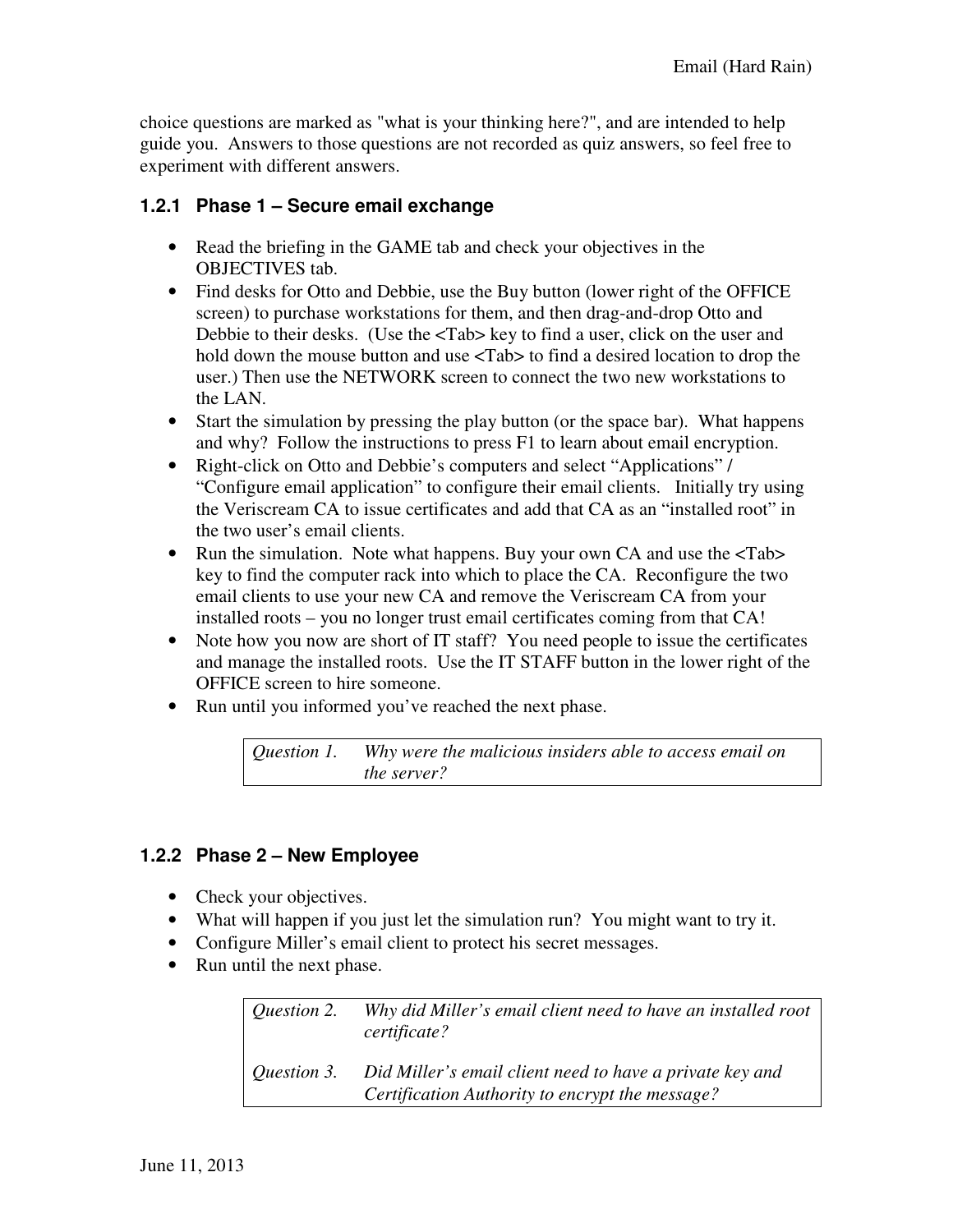#### **1.2.3 Phase 3 – Send a Quote**

- Check your objectives, and Miller's goals.
- Use the NETWORK tab to view your network. Note how you lack an Internet connection.
- Return to the OFFICE screen and use the BUY button to purchase a router (under the NETWORK DEVICES tab)
- In the NETWORK screen, connect the router to the Internet and the LAN
- Note how Miller is now happy that he can send an email quote to Kevin. But also note why Kevin is not happy.
- Think about the minimal things needed to satisfy Kevin's goal.

*Question 4. Why did Kevin's company object to encrypted email? Question 5. How could this lab be improved?* 

### **1.3 Clean Up**

Exit the scenario by clicking the **Quit** button in the GAME screen.

Collect the game logs into a zipped folder by clicking the "**Advanced**" menu button and selecting "**Collect Logs**". Feel free to provide comments on the game within the provided space. Enter your NPS User ID as the user name in the field. Then click "**OK**" to create the zipped file on the desktop.

If you are running the exercise in the NPS Lab:

- copy the logCollection.zip file from the VM's desktop

 - Minimize the VM (click on the "\_" in the grey bar at the top of the screen)

- paste it into the workstation host's desktop "CyberCIEGE-Logs" folder.

- if prompted to overwrite the file, click **Yes**.

If you are running the exercise outside of the NPS Lab:

 - please email the logCollection.zip file to CyberCIEGELogs@nps.edu.

Click on the minimized VMware Workstation session to resume it (and press <**Ctrl**>-<**Alt**>-<**Enter**> if it doesn't return to full-screen).

Click the **CLOSE** button to exit CyberCIEGE.